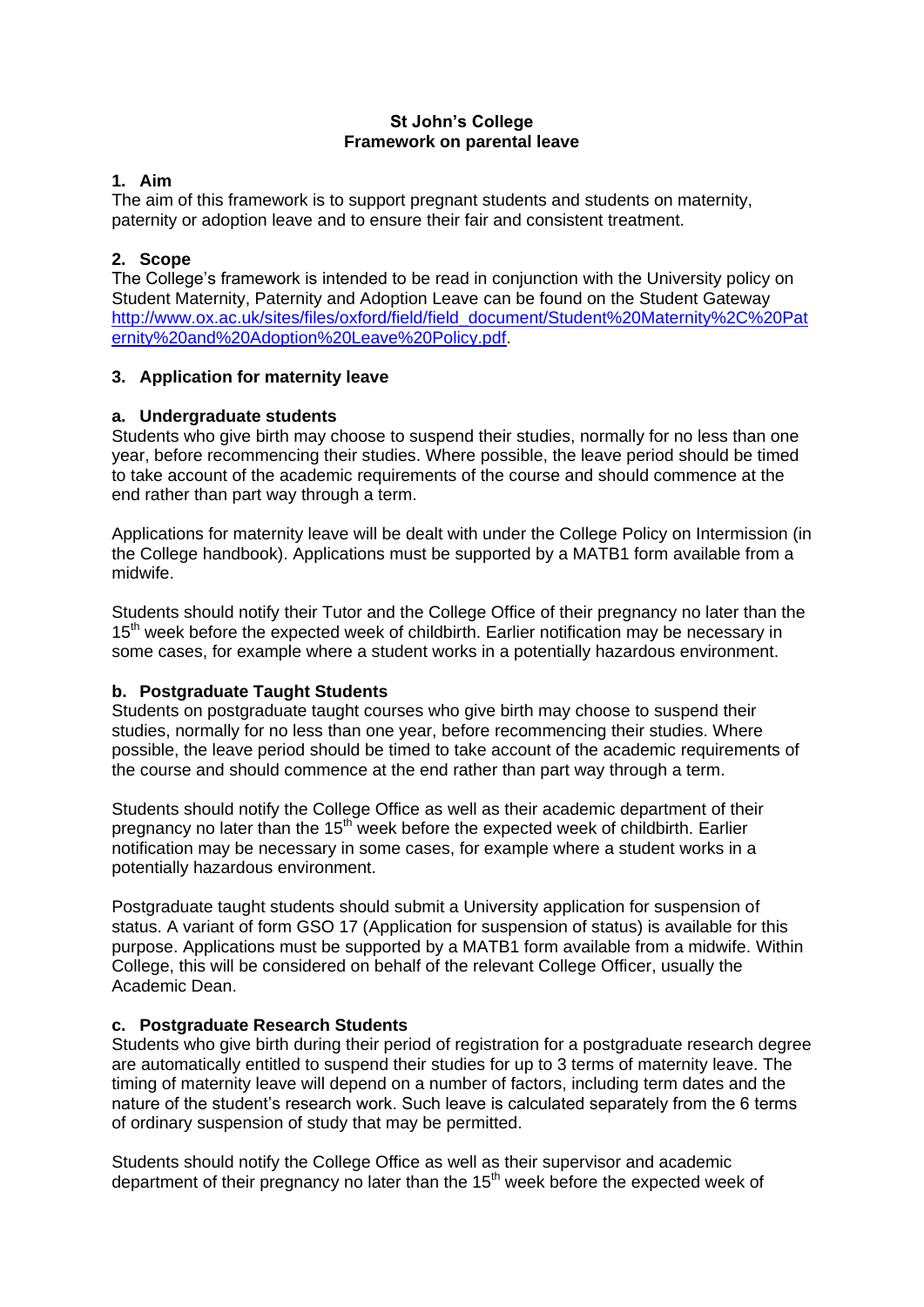childbirth. Earlier notification may be necessary in some cases, for example where a student works in a potentially hazardous environment.

Postgraduate research students should submit a University application for suspension of status. Within College, this will be considered by the relevant College Officer, usually the Academic Dean. Applications must be supported by a MATB1 form available from a midwife. A variant of form GSO 17 (Application for suspension of status) is available for this purpose.

# **4. Paternity leave**

## **a. Undergraduate and postgraduate taught students**

Partners are permitted to take 2 weeks leave either at the time or within 3 months of the birth. Where possible, the leave period should be timed to take account of the academic requirements of the course. This will not entail dispensation to miss examinations. Partners are also eligible to apply for a longer period of suspension, in line with the arrangements made for maternity leave. This will normally last one full year so that the student may recommence studying at the point at which they suspended.

## **b. Postgraduate research students**

Partners are permitted to take 2 weeks leave either at the time or within 3 months of the birth. This leave is not taken as suspension of study. Where possible, the leave period should be timed to take account of the academic requirements of the student's research.

Applications for suspension for an extended period of paternity or shared parental leave of up to 3 terms will be considered, with account being taken, where appropriate, of the sponsoring or funding body's policy. Where the College is the sole funder, advice should be sought at the earliest stage from the Academic Dean.

## **5. Adoption leave**

The College aims to ensure that its arrangements for adoption leave parallel those for maternity and paternity leave.

### **6. Same sex couples**

In cases which do not fall under the arrangements for adoption leave, the woman who gives birth to the child will be eligible to take maternity leave which her partner will be eligible to take paternity leave.

### **7. Overseas students**

Under the terms of the student visa, overseas students who interrupt their studies will need to obtain an extension to their visa, and may be required to return to their home country while suspended from study. Students should seek advice on visas and immigration at the earliest stage from the College Office or from student.immigration@admin.ox.ac.uk.

### **8. Access to facilities while on parental leave**

Undergraduate and postgraduate students on parental leave will retain their University cards and access to University email accounts, the University's electronic resources, and University libraries.

Students on parental leave are not expected to be studying and therefore are not entitled to access to the academic facilities of the College. Students on parental leave may, however, continue to have access to the College as a social space and will retain the ability to book meals in hall.

New mothers may not attend the College for work purposes for two weeks after giving birth.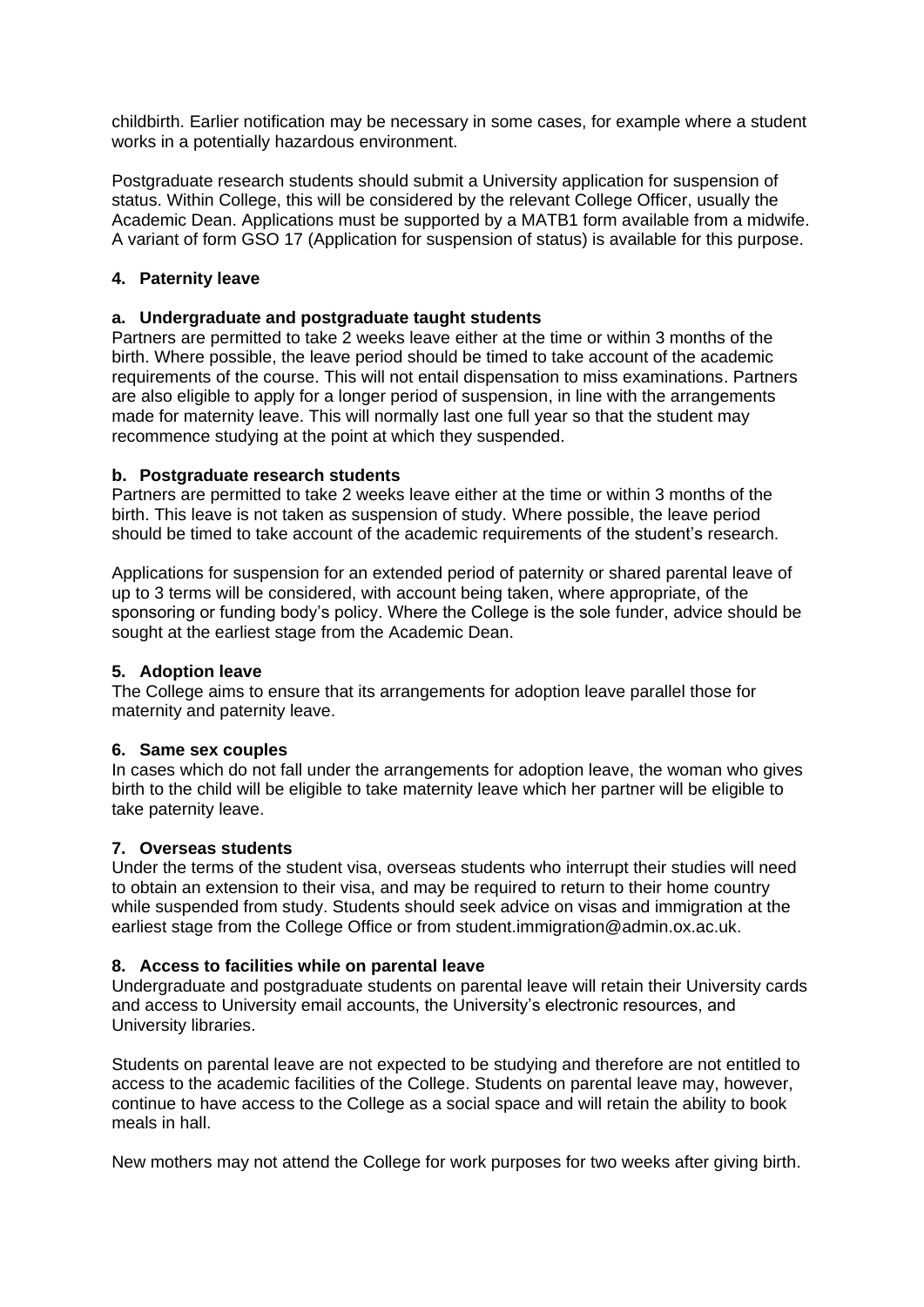The MCR and JCR may offer associate membership of their common rooms to students on parental leave for the period of their suspension.

# **9. Planning for return to study**

Undergraduate and postgraduate students on parental leave are encouraged to maintain occasional contact with their tutor or their supervisor so that arrangements may be made for their return to study.

Prior to a student's planned return to study from an extended period of parental leave, arrangements will be made via the College Office for timely discussion of arrangements to support a student's successful return to College and study. This may include provision of advice on adjustments to mode of study.

## **10. Financial support**

Postgraduate students in receipt of a scholarship intending to take a period of parental leave should seek early advice from their funding body as to the provision of funded leave. In general, the College will seek to align its scholarship arrangements with those agreed with the University departments and external funding bodies. Postgraduate students who are fully funded by the College may apply to the College for up to six months paid maternity leave and up to six months suspension of award. Application may be made to the College for funding of shared parental leave. Paid and unpaid leave periods should be taken consecutively.

On-course students who are experiencing unforeseen financial hardship are encouraged to speak in the first instance to the Senior Dean regarding an application to the College Hardship Fund.

Home/EU students should ensure that they have applied for all of the government funding for which they may be entitled. This may include child benefit and Parent's Learning Allowance<http://www.ox.ac.uk/students/fees-funding/assistance/hardship>

Students may also apply to centrally administered hardship funds:

- [Access to Learning Fund \(ALF\)](http://www.ox.ac.uk/students/fees-funding/assistance/hardship/alf) for students from the UK
- [University Hardship Fund \(UHF\)](http://www.ox.ac.uk/students/fees-funding/assistance/hardship/uhf) for students experiencing unexpected financial difficulties
- [Vice-Chancellors' Fund](http://www.ox.ac.uk/students/fees-funding/assistance/hardship/vcf) for students in the final stages of their DPhil.

### **11. Accommodation**

Pregnant students living in single College accommodation are advised to contact the Domestic Office to arrange for a risk assessment of the accommodation to be carried out, and if necessary, may have to move to more appropriate single accommodation.

It is not possible for a child to be accommodated in single accommodation.

Students are advised to contact the Domestic Office at the earliest opportunity regarding the potential availability of family accommodation. It should be noted that students who have suspended their status are not usually expected to be resident in College.

### **12. Childcare**

The Bainton Road nursery is a purpose-built facility that caters for children from 6 months to pre-school age <https://www.sjc.ox.ac.uk/college-life/bainton-road-nursery/> . It gives priority to the children of students and employees of St John's. Students interested in requesting a place for their child(ren) in the Bainton Road Nursery should contact the Nursery manager, Marie Gaughan.